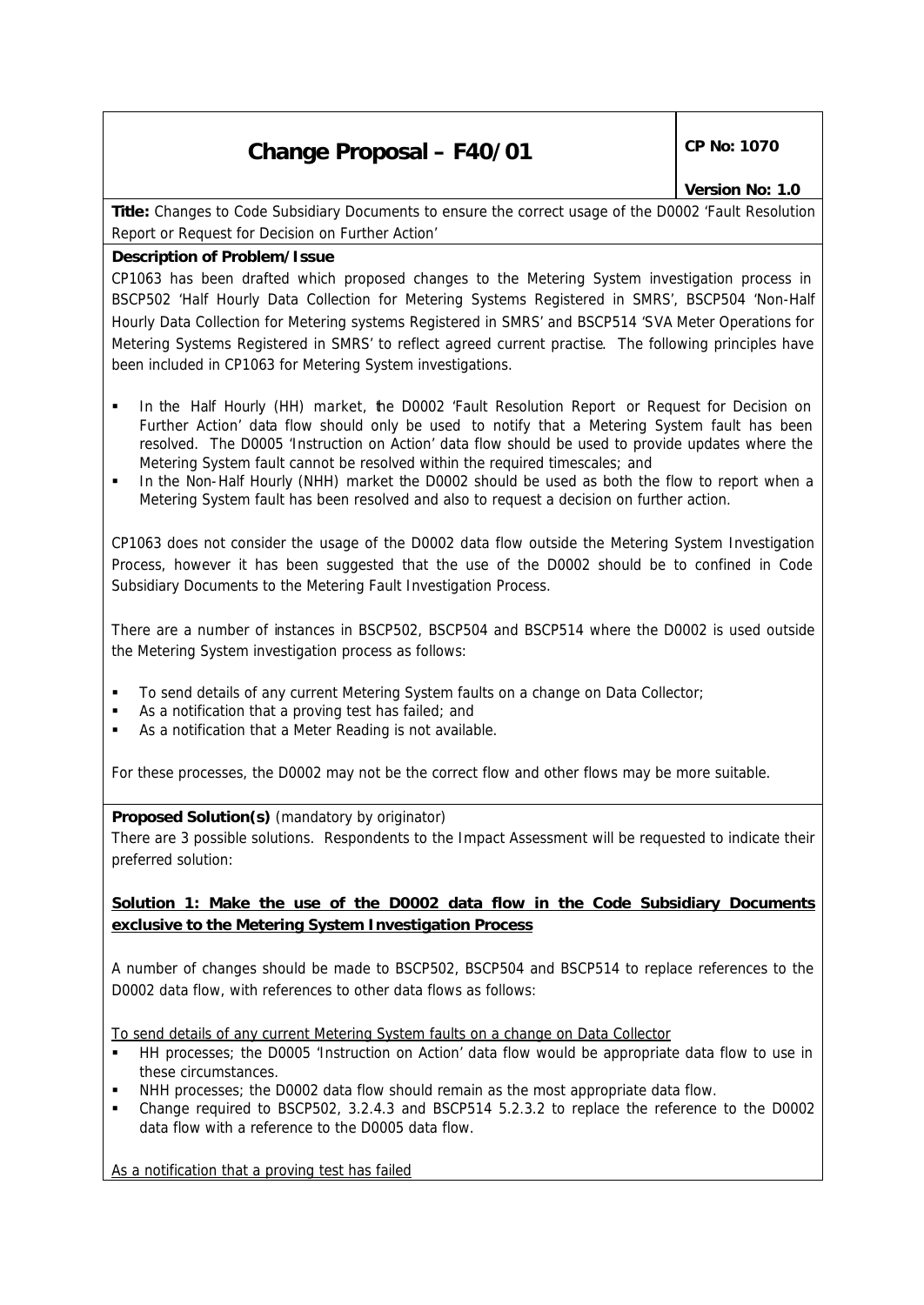# **Change Proposal – F40/01** CP No: 1070

#### *Version No: 1.0*

- ß The D0005 data flow would be the appropriate data flow to use in these circumstances.
- ß Change required to BSCP502, 3.5.5.2 and BSCP514 5.5.5.3 to replace the reference to the D0002 data flow with a reference to the D0005 data flow.
- ß There would be an impact on PARMS / Serials (BSCP533 'PARMS Data Provision' Appendix B) since the proving test serial end point is measured as the receipt date of the D0002 (where the proving test has failed).

### As a notification that a Meter Reading is not available.

- ß The D0004 'Notification of Failure to Obtain Reading' would seem the most appropriate flow to use.
- Change would be required to:
	- o BSCP502, 3.3.6.4 and 3.3.6.6;
	- o BSCP504, 3.3.1.2 and 3.3.7.1; and
	- o BSCP514, 5.3.3.4, 5.3.4.7, 6.3.5.4, 6.3.3.4, 6.3.4.4, 6.3.5.4, 6.3.5.5, 7.1.16, 7.1.18, 7.2.16, 7.2.18, 7.3.19, 7.3.20, 7.4.19, 7.4.20, and footnote 19.
	- to replace the reference to the D0002 data flow with a reference to the D0004 data flow.
- The following interfaces on the D0004 data flow would need to be added to the SVA Data Catalogue with an appropriate reference back to the BSCP502, BSCP504 or BSCP514 as appropriate:
	- o HHDC to LDSO
	- o HHMOA to HHDC
	- o LDSO to HHMOA
	- o HHMOA to LDSO
	- o HHMOA to Supplier
	- o LDSO to NHHMOA
	- o NHHMOA to NHHDC
	- o NHHMOA to Supplier
	- o NHHMOA to LDSO
	- o LDSO to Supplier
	- o HHMOA to NHHMOA
	- o NHHMOA to HHMOA

(Note the following acronyms: HHDC = Half Hourly Data Collector, NHHDC = Non-Half Hourly Data Collector, HHMOA = Half Hourly Meter Operator Agent, NHHMOA = Non-Half Hourly Meter Operator Agent, LDSO = Licensed Distribution system Operator.)

ß Respondents to the Impact Assessment will be requested to confirm whether corresponding changes should be made to the Data Transfer Catalogue (DTC) to allow the electronic transfer of the D0004 between the above participants, whether some but not all of the interfaces should be added to the DTC (representing the most commonly used interfaces) or whether these interfaces should only be added to the SVA Data Catalogue for the manual use of this flow between the above participants. If appropriate DTC Change Proposals will be raised.

# **Solution 2: Add an event indicator to the D0002**

In this solution, the D0002 would continue to be used, not only as part of the Metering System Investigation Process, but also to send details of any current Metering System faults on a change on Data Collector, as a notification that a proving test has failed and as a notification that a Meter Reading is not available.

The only change that would be required in this case is the Change to the D0002 in the SVA Data Catalogue and DTC. The event indicator would include the following reasons for the D0002 being sent:

- ß Metering System Investigation Resolved;
- Request for further information during a Metering System investigation (NHH only);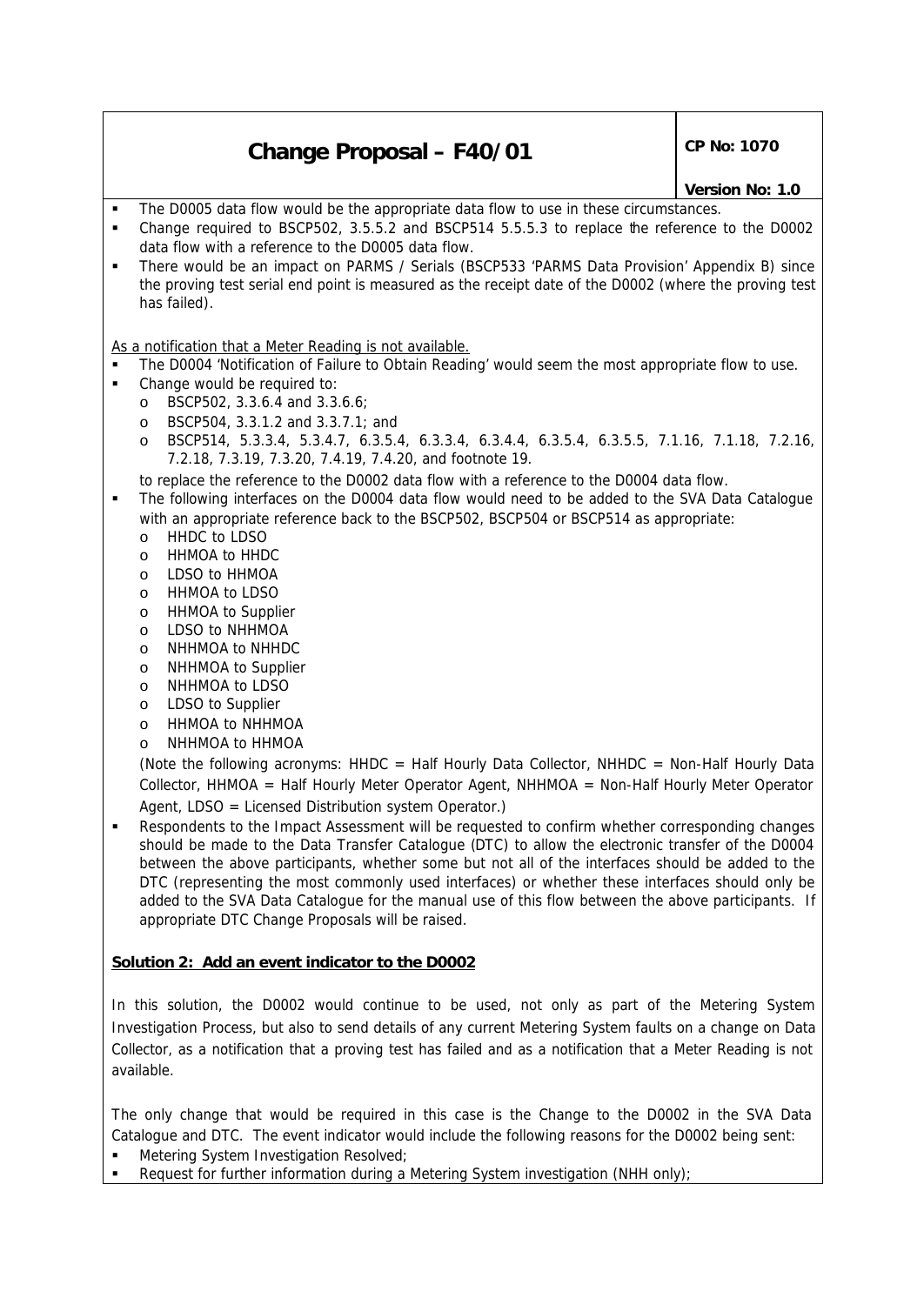# **Change Proposal – F40/01** CP No: 1070

- Details of current Metering System faults;
- ß Notification of proving test failure; and
- ß Notification that Meter reading not available.

If respondents to the Impact Assessment indicate that this solution is favourable, a corresponding DTC CP will be raised.

# **Solution 3: Make no changes beyond those proposed by CP1063**

CP1063 proposed extensive changes to the Metering System investigation process, including clearly setting out when the D0002 should be sent. Furthermore, CP1063 proposes that a DTC CP should be raised to make the differing uses of the D0002 as part of the Metering System investigation process in the HH and NHH market clear in the description of the flow. It may be that the changes proposed on CP1063 are enough to make the usage of the D0002 clear, and that no further changes are required. If so this CP should be rejected.

# **Justification for Change** *(mandatory by originator)*

The aim of this CP is to make the use of the D0002 clear, as currently if a D0002 is used in the Metering System investigation process in circumstances where it should not be used, it will close a corresponding D0001 'Request Metering System Investigation' before the problem on the D0001 is resolved, meaning a second D0001 will have to be raised for the same problem. Through the clear use of the D0002 data flow, Party Agents will be able to automate their systems to deal with the requirements set out in the BSCPs. This should make it easier for Suppliers (possibly via their agents) to identify and understand any problems with open Metering System investigations.

Solution 1 moves away from the use of the D0002 data flow in circumstances where it is not the best flow to be used. In the HH market this will mean that a D0002 is only sent to close a corresponding D0001 'Request Metering System Investigation' and in the NHH market, the flow will only be used in relation to Metering System investigations. This means that the sole use of the D0002 data flow will be in the Metering System investigation process, making the usage of the flow much clearer, and thus will improving the Metering System investigation process.

Solution 2 tries to make the use of the D0002 clear by adding an event indicator to it, so that it is easy to identify where the flow has been sent as part of the Metering System investigation process, and where it has been sent for another reason.

Solution 3 may be a valid solution if the cost to make the change does not outweigh the benefit the change may bring. If solution 3 is chosen, automation of systems may be more difficult.